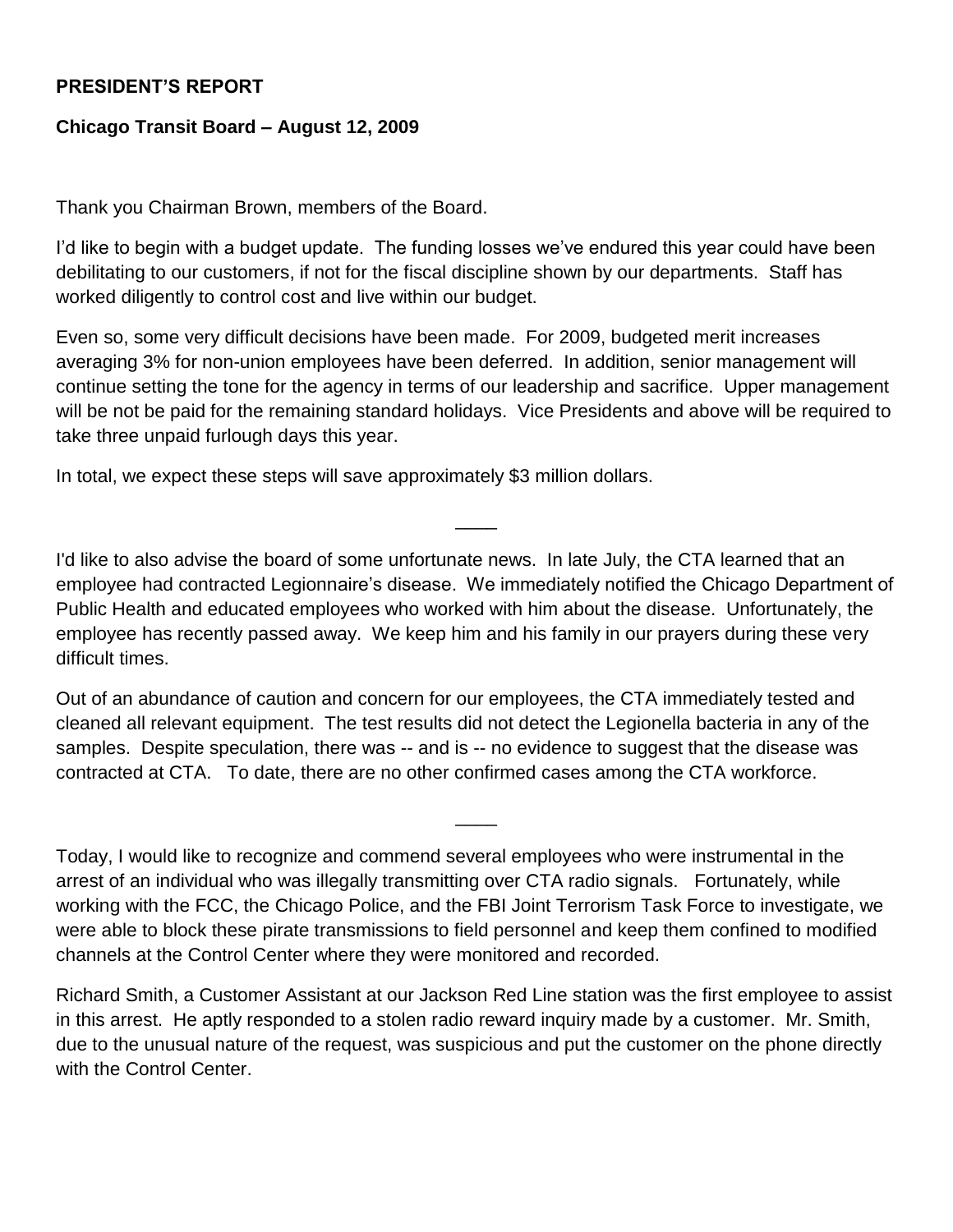The Customer Assistant Controller, Tisha Stokes, quickly alerted her manager of this call. William Reilly, the manager on duty had been a key member of the operations team supporting the investigation since its inception.

He immediately recognized the voice, took over the call and during the conversation was able to elicit details regarding the type of equipment and the person's contact information. In fact, after having personally heard a recording of the conversation, I turned to senior staff and commented, "Those FBI people really are tactful in their questioning." I was soon informed that the person on the phone was not FBI, but our own William Reilly.

Finally, Dan Hall, our Chief of Security, after having arrived at the station and speaking with the unauthorized transmitter, eventually elicited a confession. The customer was detained by CPD and taken into custody by the FBI. Last week he was charged with violation of the Patriot Act's prohibition of interference with trains and train dispatch.

This ladies & gentlemen, is what makes an organization such as the CTA work so well . . . teamwork. I would like to personally thank Mr. Smith, Ms. Stokes, Mr. Reilly, and Mr. Hall and invite them to come forward. Please join me in giving them a round of applause for their quick thinking and the crucial part they played in resolving this security concern.

Last week, CTA adopted a zero tolerance policy for operating employees who use personal electronic devices such as cell phones, MP3 players or PDAs while on duty.

 $\overline{\phantom{a}}$ 

The zero tolerance policy accelerates discipline and makes use of a personal phone a dischargeable offense. For the first time, even displaying a personal cell phone, ear piece, or PDA is a violation and will result in a 3-day suspension and 6-month probation.

I spend time each week inspecting our facilities, greeting customers and making observations. I've seen the use of these devices by our employees and agree with customers that their use is a distraction.

These observations coupled with transit industry trends led to the decision to strengthen our policy.

Distracted drivers risk the safety of riders and others on the roadways, intersections, and sidewalks.

Research data validates that driving distracted is unsafe and the zero tolerance policy is a preventive measure that reinforces our commitment to providing a safe environment for customers, employees, and the general public.

 $\overline{\phantom{a}}$ 

I have also focused my attention on cleanliness. The bottom line is that rail station appearance needs to improve.

There are three actions I have initiated that will incrementally improve these conditions.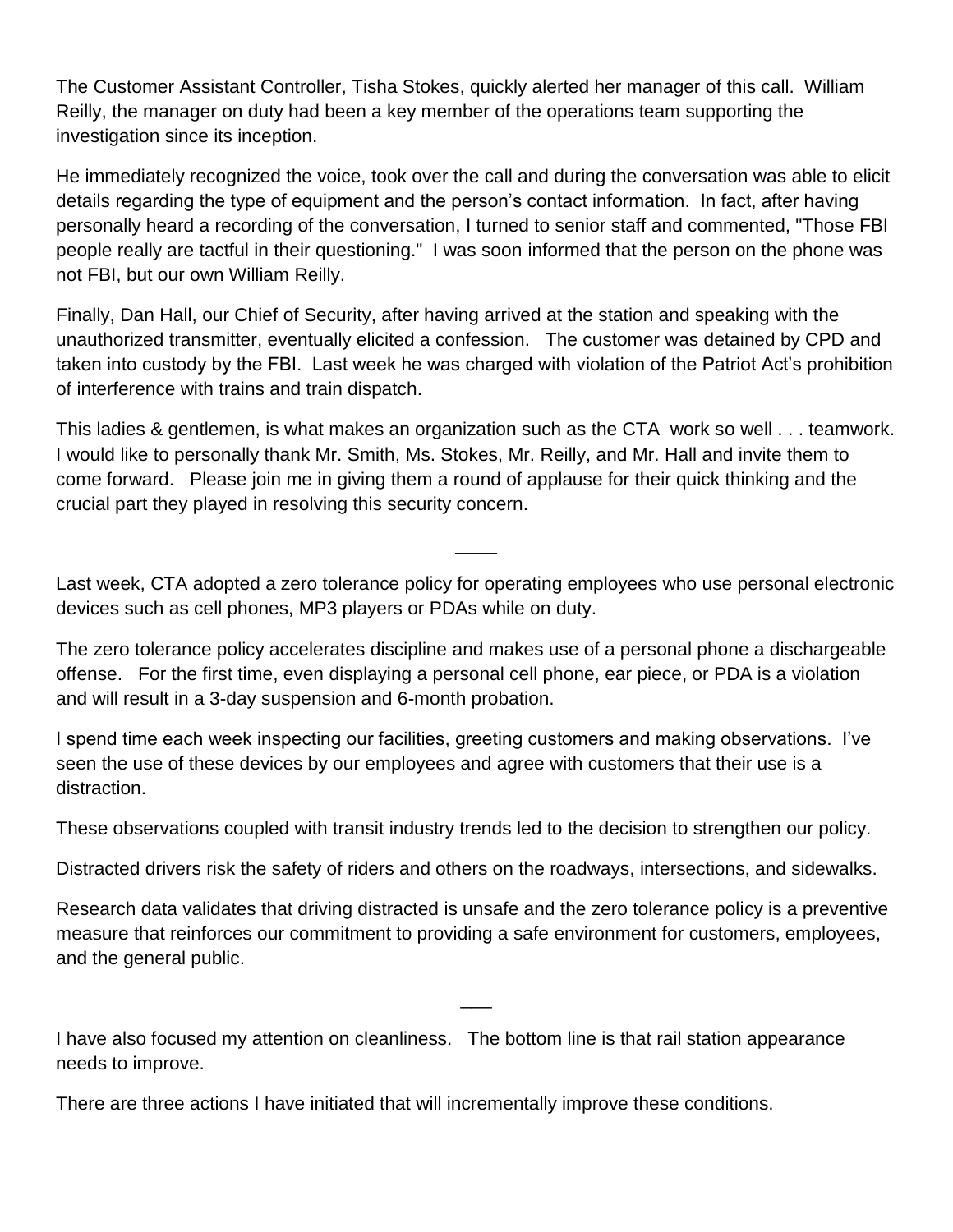#1 . . . Inspections. We will employ a consistent standard so that what is considered unacceptable at one location is not tolerated at another.

#2 . . . We will better coordinate the efforts of our janitors, laborers, and tradesmen so that we are complementing each others work, as opposed to performing independent tasks.

#3... We will improve accountability. When I travel through stations, if I see litter, I pick it up and dispose of it. I don't understand how the President of the CTA can pick up litter, but other CTA employees don't think its their job to do so. This is OUR CTA, our home away from home. As such, its cleanliness is a reflection of our true character. We will take ownership of it and keep it as we would our home.

We've developed a preliminary plan for creating baseline standards, and refined expectations. I will keep you updated as these plans are implemented.

Recruiting and retaining quality employees is important for every organization. With this in mind, our Human Resources department has begun to develop a plan that allows us to attract and retain the best employees.

 $\overline{\phantom{a}}$ 

We've completed an assessment of projected vacancies, and have established a plan to fill them. We will conduct skill assessments to identify promising employees, who in turn, will be placed into an Employee Development Program. It will include a wide variety of development tools such as mentoring; leadership and management training; seminar and university course work; and management-level project tasks.

The Board has previously conveyed its strong desire to implement a comprehensive time and attendance strategy. We have determined that much of the information we need is already captured through existing data sources. The most efficient way to implement a responsible strategy is to collect this data and integrate it into a central system.

 $\overline{\phantom{a}}$ 

The new system will make better use of data we currently collect, will eliminate much of the existing paperwork and will improve electronic recordkeeping. We will improve productivity by better capturing attendance, streamlining the process and reducing paperwork. We anticipate publishing an RFP soliciting assistance for this initiative in September.

 $\overline{\phantom{a}}$ 

I have an update for the Board on July ridership.

In July, 44.8 million rides were provided, a decrease of 2.7% compared to July 2008.

Ridership on the bus system was at 26.6 million rides for July, which is down 6.3% compared to last July.